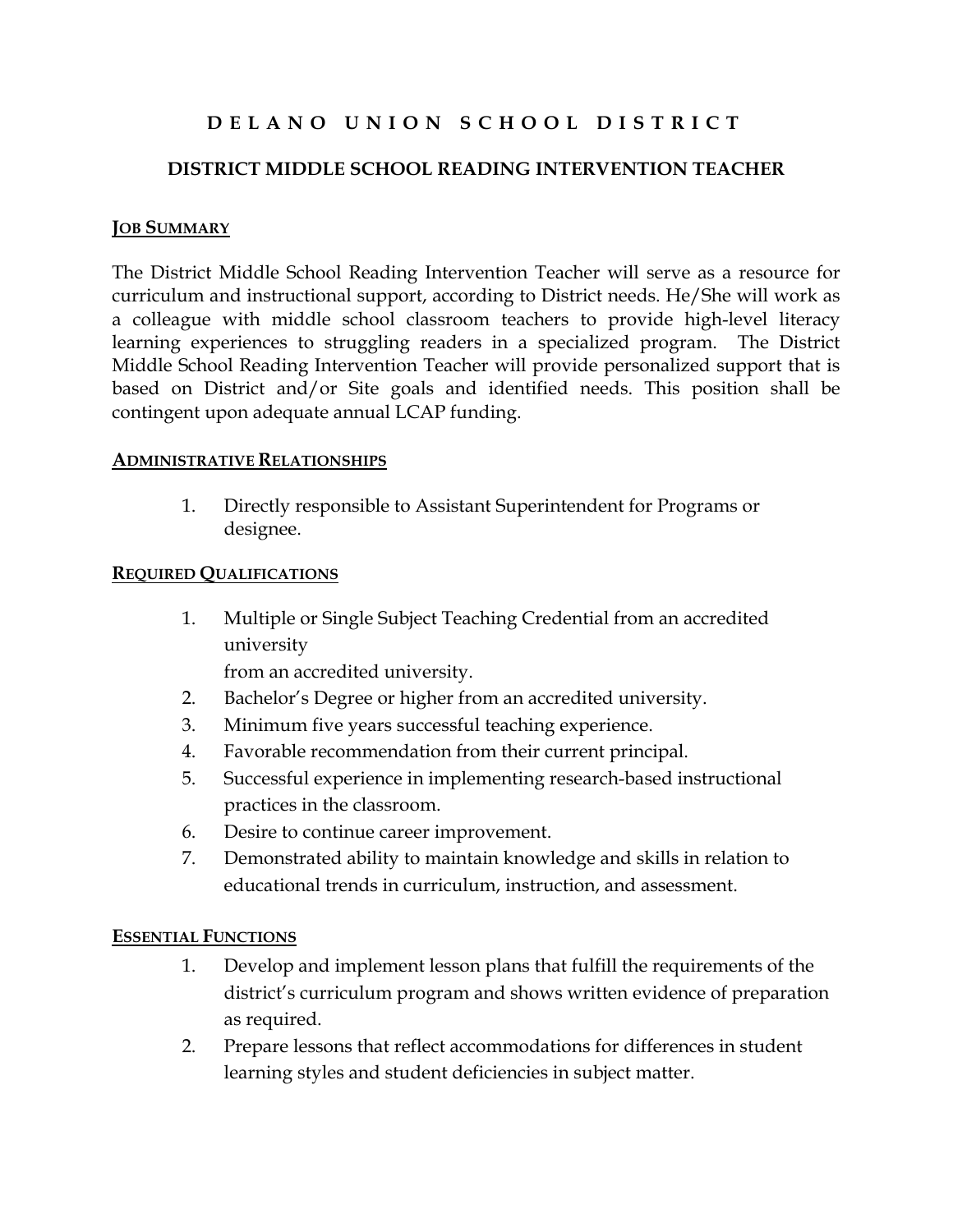- 3. Plan and use appropriate instructional and learning strategies, activities, materials, and equipment that reflect understanding of the learning styles and needs of students assigned.
- 4. Conduct assessment of student learning styles and use results to plan instructional activities to meet the needs of the students.
- 5. Work cooperatively with members of staff to determine instructional goals, objectives, and methods according to needs of students.
- 6. Use different assessment procedures to identify student deficiencies.
- 7. Use technology to strengthen the teaching/learning process.
- 8. Conduct ongoing assessment of student achievement through formal and informal testing.
- 9. Create a classroom environment conducive to learning and appropriate for the physical, social and emotional development of students.
- 10. Other duties as assigned.

Incorporated within one or more of the previously mentioned essential functions of this job description are the following essential physical requirements. Place the applicable number from the chart below that best indicates what percentage of time is spent on each of the following essential physical requirements. The categories refer to the overall requirements on an annual basis:

|  | 1. Seldom = Less than $25\%$ | 3. Often = $51.75$ |  |
|--|------------------------------|--------------------|--|
|--|------------------------------|--------------------|--|

- 2. Occasional =  $25 50\%$  4. Very Frequent =  $76\%$  & above
- <u>3</u> a. Ability to work at a desk, conference table or in meetings of various configurations.
- 3 b. Ability to stand and circulate for extended periods of time.
- 2 c. Ability to see for purposes of reading laws and codes, rules and policies and other printed matter and observing students.
- <u>3</u> d. Ability to hear and understand speech at normal levels.
- 3 e. Ability to communicate so others will be able to clearly understand a normal conversation.
- 2 f. Ability to bend and twist, stoop and kneel, crawl, push, pull.